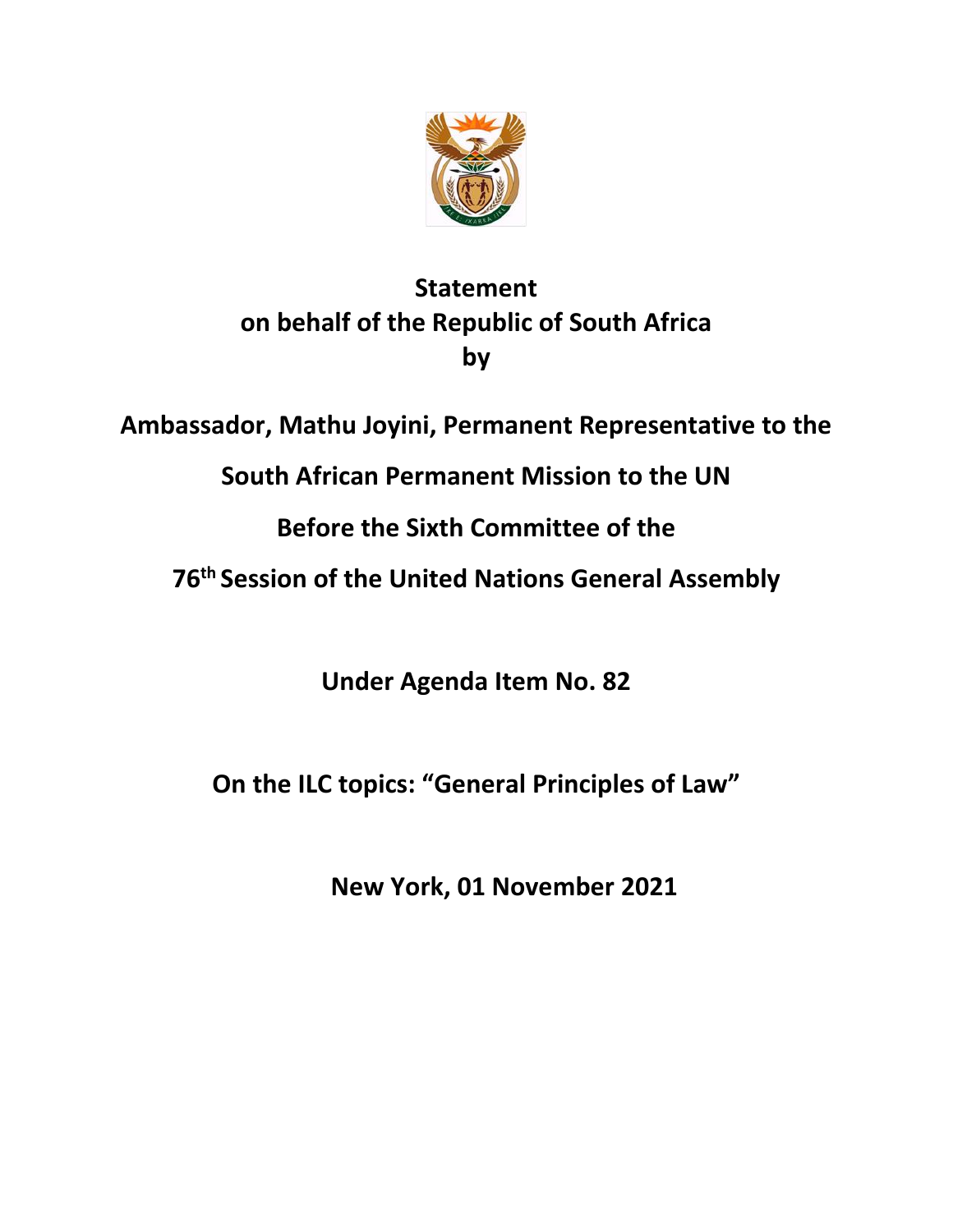## **Chair**

The Republic of South Africa is pleased that the COVID-19 global pandemic has not stifled the work on the important topic of the general principles of law and we commend the Commission and the Special Rapporteur on the topic, Mr. Marcelo Vázquez-Bermudez, for the progress made in the last year. South Africa remains convinced of the importance of the study and improved understanding of the meaning of Article 38, paragraph 1 (c) of the Statute of the International Court of Justice when it refers to general principles of law as a primary source of international law.

The consideration and adoption of the second report of the Special Rapporteur in July 2021 is noted with appreciation, as is the provisional adoption of texts and titles of various draft conclusions following the report by the chair of the Drafting Committee, Ms Patricia Galvão Teles in August 2021. South Africa follows the work of the Commission on this topic with interest and welcomes the adoption of the commentary to draft conclusions 1, 2, and 4.

South Africa adds its voice to the unanimous voice of other States that qualified the recognition of general principles of law by 'civilized' nations as anachronous, and we welcome references to the 'international community' or the 'community of nations' - as referred to in the International Covenant on Civil and Political Rights - as a more appropriate reading of Article 38, paragraph 1 (c). The Commission is encouraged to continue to explore the most apt and accurate terminology that should be preferred without modifying the scope or content of Article 38, paragraph 1 (c).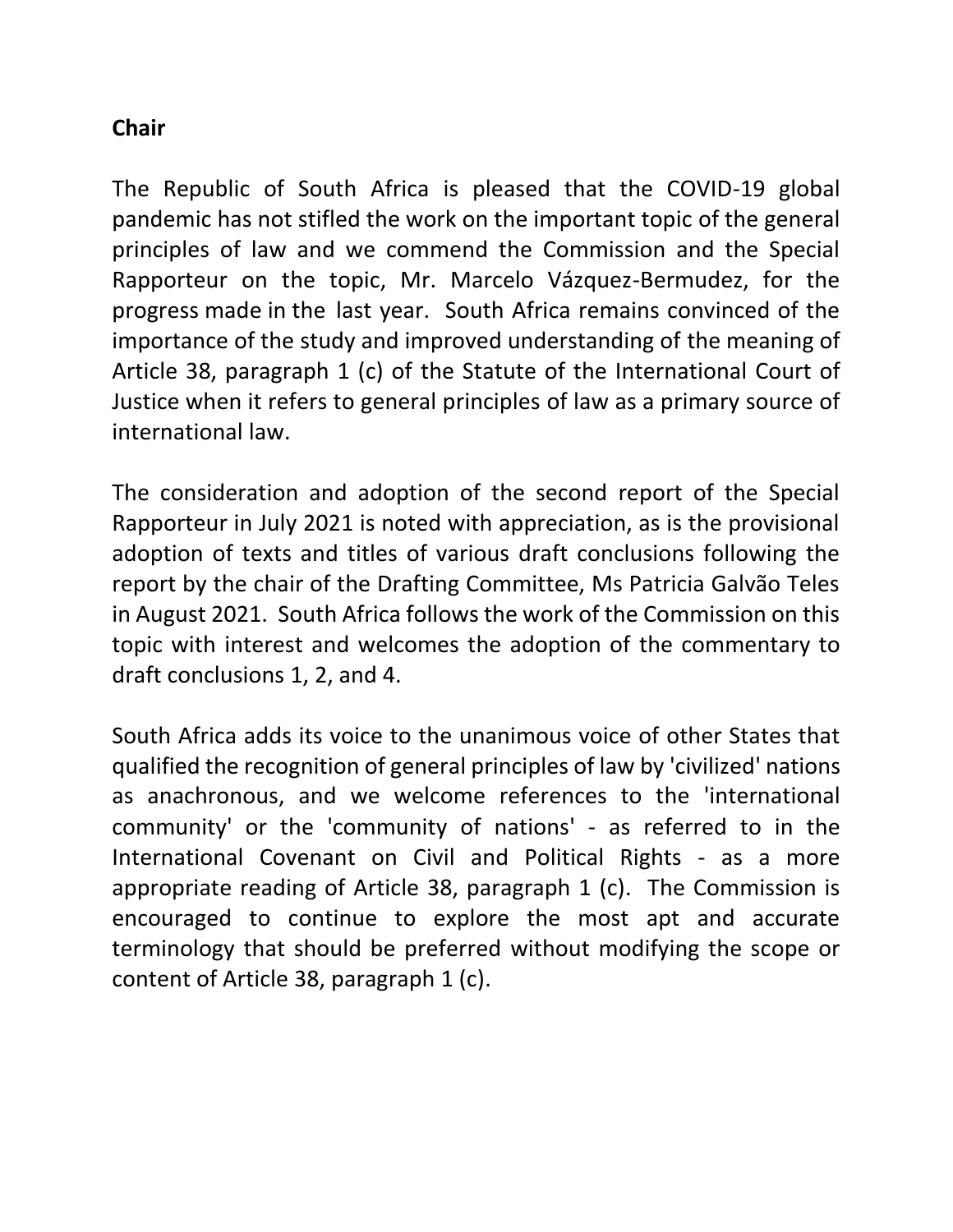Undoubtedly, the terminology that will eventually be preferred by the Commission will change how the world references one of the cornerstones of the sources of international law, and it is not a matter that should be traversed too briefly.

The members of the Commission appear to agree that the topic's scope includes the legal nature of general principles of law as a source of international law; the origins and corresponding categories of general principles of law; the functions of general principles of law and their relationship with other sources of international law; and the identification of general principles of law. However, in categorizing general principles of law falling under Article 38, paragraph 1 (c), the Commission was brought to the general principles of law derived from national legal systems and general principles of law formed within the international legal system.

While South Africa recognizes that general principles of law formed within the international legal system may be considered as a source of international law, the categorization is not arrived at without challenges. In particular, the distinction between general principles of law formed within the international legal system itself and customary international law or conventional international law has not been adequately explored or determined.

South Africa has noted the views held by others that the process of determination of peremptory norms of international law may serve as a model that could be adapted to determine general principles of law formed within the international legal system itself, and we support views that recognize the potential pitfalls of not making adequate distinction – not only in identifying the different categories, but also in the methods, factors, and processes of doing so. Thus, while supporting the proposal by the Special Rapporteur to address the functions of general principles of law and their relationship with other sources of law in his third report,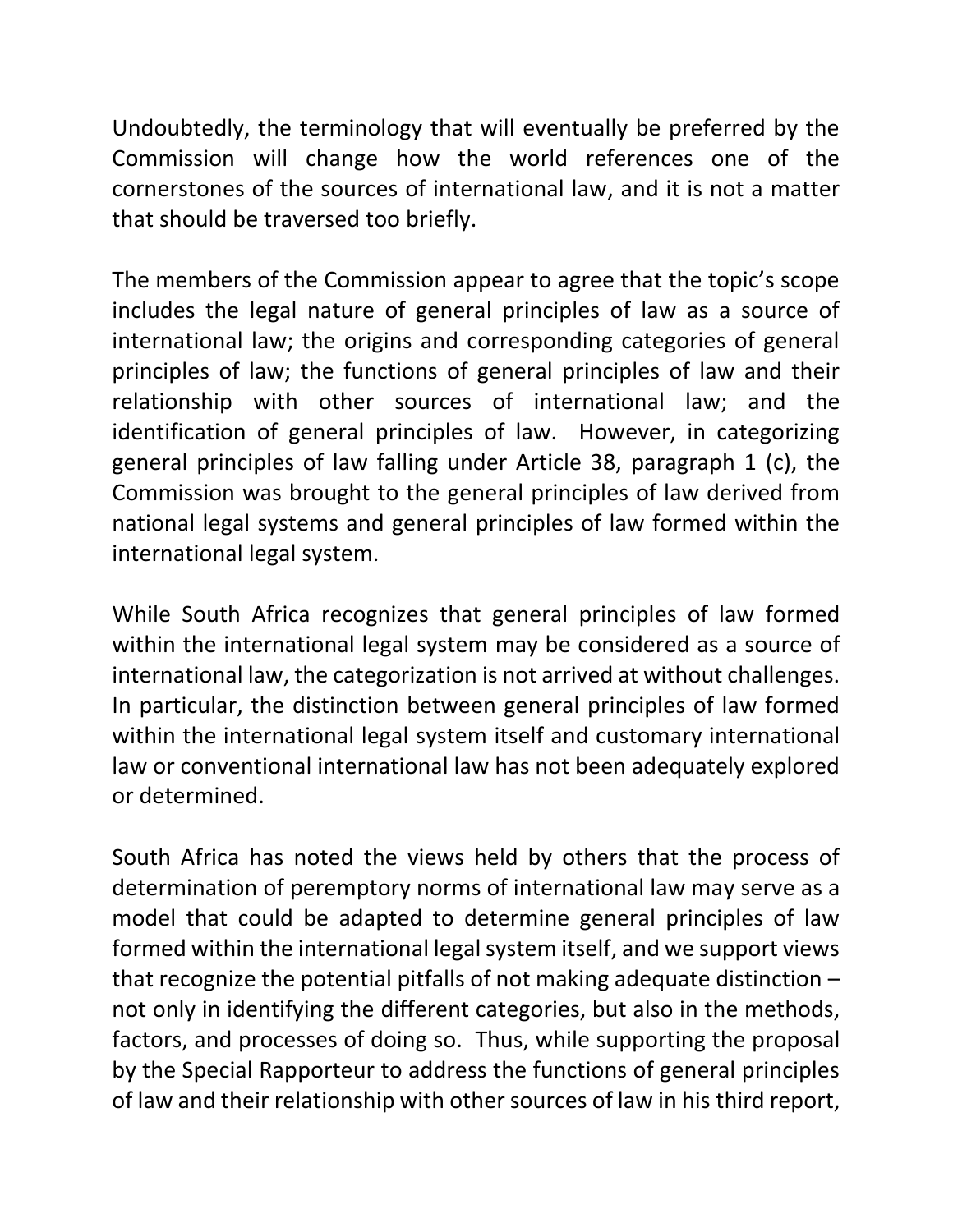it may be difficult for the Commission to address the matter if it did not consider the processes through which general principles of law emerged, changed, or ceased to exist.

## **Chair,**

On the use of domestic law in determining general principles of law, the words of Lord McNair in the *Status of South-West Africa (Advisory Opinion)* still resonates when he said: *'[t]he way in which international law borrows from this source [of general principles of law recognized by civilized nations] is not by means of importing private law institutions lock, stock and barrel, ready-made and fully equipped with a set of rules. It would be difficult to reconcile such a process with the application of the*  "general principles of law". In my opinion, the true view of the duty of *international tribunals in this matter is to regard any features of terminology which are reminiscent of the rule and institutions of private*  law as an indication of policy and principles rather than as direct *importing of these rules and institutions'.* 

We are reminded of the need to adapt and transpose principles from domestic legal systems when incorporated into international law, and we are reminded that Article 38, paragraph 1 (c) was as much intended to guide States as it was to guide judicial forums in finding law where it was anticipated that law may be sought with difficulty. We are satisfied that the Commission is considering these wise words in the methods adopted by the Commission and the Special Rapporteur on the topic of general principles of law.

Finally, one of the primary tasks of a judicial organ applying international law would be to determine the international law applicable in the case, and it is that judicial organ that should not be relegated to the shadows of States in the present endeavors of the Commission. Thus, the